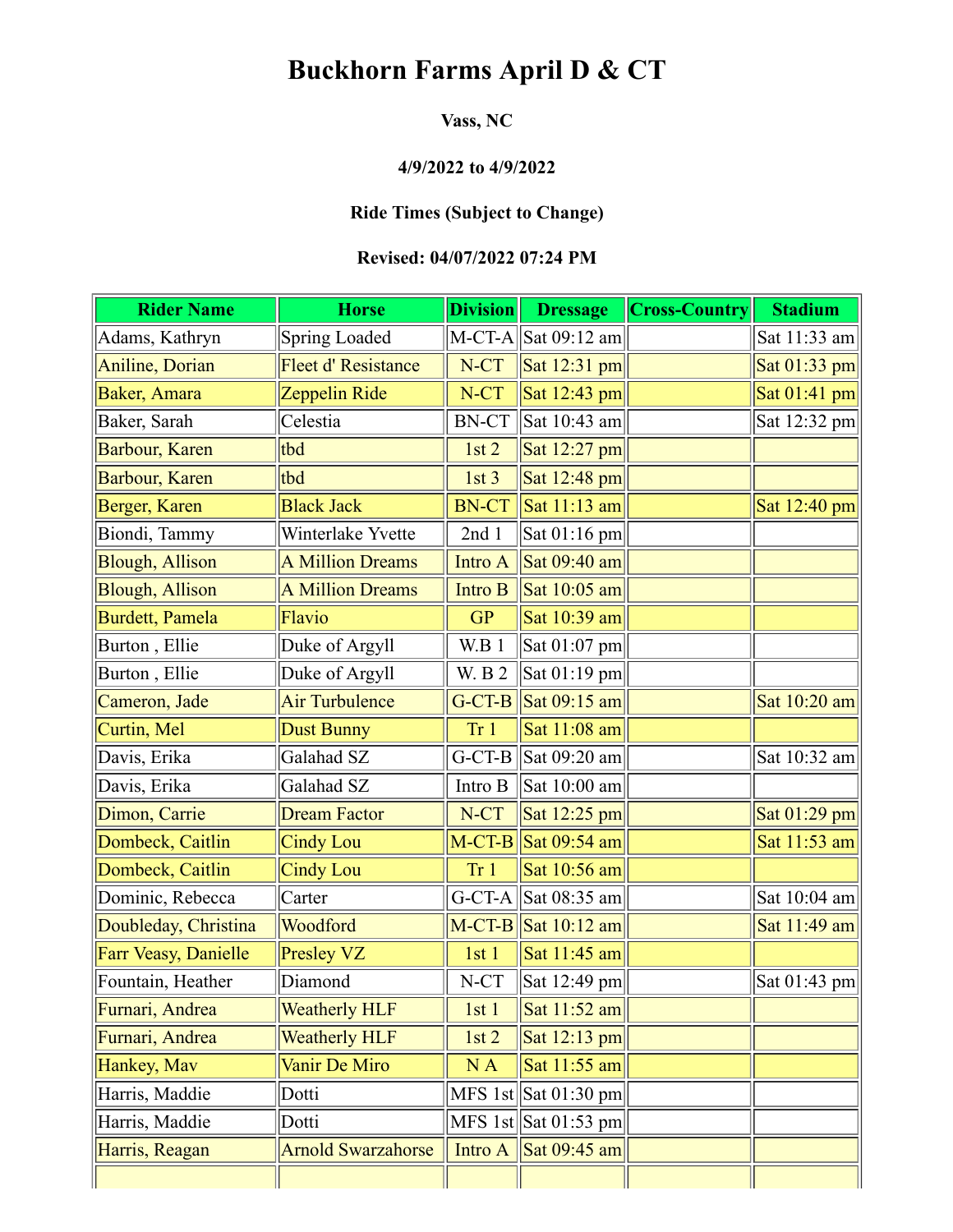| Harris, Reagan          | Arnold Swarzahorse                       |                 | $\vert$ Intro B $\vert$ Sat 10:10 am $\vert$                       |                |
|-------------------------|------------------------------------------|-----------------|--------------------------------------------------------------------|----------------|
| Hart, Elizabeth         | Neron                                    | Tr <sub>1</sub> | Sat 11:20 am                                                       |                |
| Hart, Elizabeth         | Vanir De Miro                            | T A             | Sat $01:13$ pm                                                     |                |
| Hastings, Ashleigh      | Hay Y'all Watch This M-CT-A Sat 09:18 am |                 |                                                                    | Sat 11:55 am   |
| Hastings, Ashleigh      | Hay Y'all Watch This                     | Tr <sub>1</sub> | Sat 11:02 am                                                       |                |
| Henderson, Debora       | <b>Down Home Blues</b>                   |                 | $\vert$ M-CT-B $\vert$ Sat 09:30 am                                | Sat 11:37 am   |
| Iopollo, Anthony        | Legend                                   |                 |                                                                    |                |
| Ioppolo, Tony           | Legend                                   |                 |                                                                    |                |
| Ioppolo, Tony           | Legend                                   |                 |                                                                    |                |
| Kearney, Alexandra      | Cha Cha Express                          |                 | G-CT-B $\vert$ Sat 09:35 am                                        | Sat 10:30 am   |
| Keller, Willow          | <b>Jesse James</b>                       |                 | G-CT-A Sat $08:50$ am                                              | Sat $10:12$ am |
| LaBraque, Leslie        | Dulce                                    | <b>BN-CT</b>    | Sat 10:37 am                                                       | Sat 12:50 pm   |
| LaBraque, Leslie        | Falko                                    | $N-CT$          | $\vert$ Sat 12:01 pm $\vert$                                       | Sat $01:45$ pm |
| Lee, Jadyn              | <b>Amaretto mi Amore</b>                 |                 | $\vert$ M-CT-A $\vert$ Sat 08:48 am                                | Sat 11:29 am   |
| Mabus, Alannah          | <b>Silas</b>                             |                 | $M-CT-A$ Sat 08:42 am                                              | Sat $11:27$ am |
| Mabus, Amber            | 5190                                     |                 | G-CT-A $\left \text{Sat }08:30 \text{ am}\right $                  | Sat $10:02$ am |
| Mabus, Amber            | <b>Mighty Grace</b>                      | $N-CT$          | $\vert$ Sat 12:37 pm $\vert$                                       | Sat $01:35$ pm |
| Martin, Michele         | <b>Bristoll SF</b>                       | 1st3            | Sat $01:02$ pm                                                     |                |
| Martin, Michele         | <b>Bristoll SF</b>                       | 2nd1            | Sat $01:23$ pm                                                     |                |
| McBrayer, Devin         | Tony                                     | 1st2            | Sat $12:34$ pm                                                     |                |
| McBrayer, Devin         | Tony                                     | 1st3            | Sat $12:55$ pm                                                     |                |
| McCollom, Karen         | Silver Spoon                             |                 | $M-CT-B$ Sat 10:06 am                                              | Sat 11:45 am   |
| McGalliard, Grady       | Hyperlapse                               |                 | $M-CT-B$ Sat 10:18 am                                              | Sat 11:51 am   |
| McMurrough, Rebekah Dan |                                          |                 | G-CT-B Sat $09:30$ am                                              | Sat 10:26 am   |
| Moore, Taylor           | Quiet Irishman                           |                 | G-CT-A Sat 08:55 am                                                | Sat 10:14 am   |
| Moore, Taylor           | Quiet Irishman                           |                 | $M-CT-B$ Sat 09:36 am                                              | Sat $11:39$ am |
| Myrick, Aubrey          | Alltogether                              | <b>BN-CT</b>    | Sat $11:01$ am                                                     | Sat $12:34$ pm |
| Neill, Katie            | Avondrood                                | N-CT            | Sat $12:07$ pm                                                     | Sat $01:37$ pm |
| Neill, Katie            | Avondrood                                | 1st2            | Sat $12:41$ pm                                                     |                |
| Nestor, Claire          | Jaxon                                    | $G-CT-B$        | Sat 09:05 am                                                       | Sat 10:00 am   |
| Nestor, Claire          | Jaxon                                    | 1st1            | Sat 11:59 am                                                       |                |
| Nettesheim, Ava         | Scout                                    | Intro B         | Sat 10:20 am                                                       |                |
| Quinn Perry, Anita      | Double Sky                               | $N-CT$          | Sat $12:13$ pm                                                     | Sat $01:27$ pm |
| Quinones, Nielly        | Bella Be with Me                         | <b>BN-CT</b>    | Sat 10:55 am                                                       | Sat 12:42 pm   |
| Quinones, Nielly        | Bella Be with Me                         | Tr <sub>1</sub> | Sat 11:14 am                                                       |                |
| Quinones, Nielly        | Bella Be with Me                         | Tr 2            | Sat 11:32 am                                                       |                |
| Roe, Vivienne           | Jake                                     |                 | G-CT-B $\left \text{Sat } 09:10 \text{ am}\right $                 | Sat 10:18 am   |
| Sloan, Laura            | <b>Maggie Mae</b>                        |                 | $M-CT-A$ Sat 08:30 am                                              | Sat $11:21$ am |
| Sloan, Laura            | Forthegreatergood                        |                 | $BN-CT$ Sat 10:25 am                                               | Sat 12:48 pm   |
| Sloop, Sarah            | <b>Butters</b>                           |                 | $M-CT-A$ Sat 09:06 am                                              | Sat 11:31 am   |
| Spencer, Ava            | <b>Sugar Rush</b>                        |                 | G-CT-A $\left \frac{\text{Sat }08:40 \text{ am}}{\text{C}}\right $ | Sat $10:10$ am |